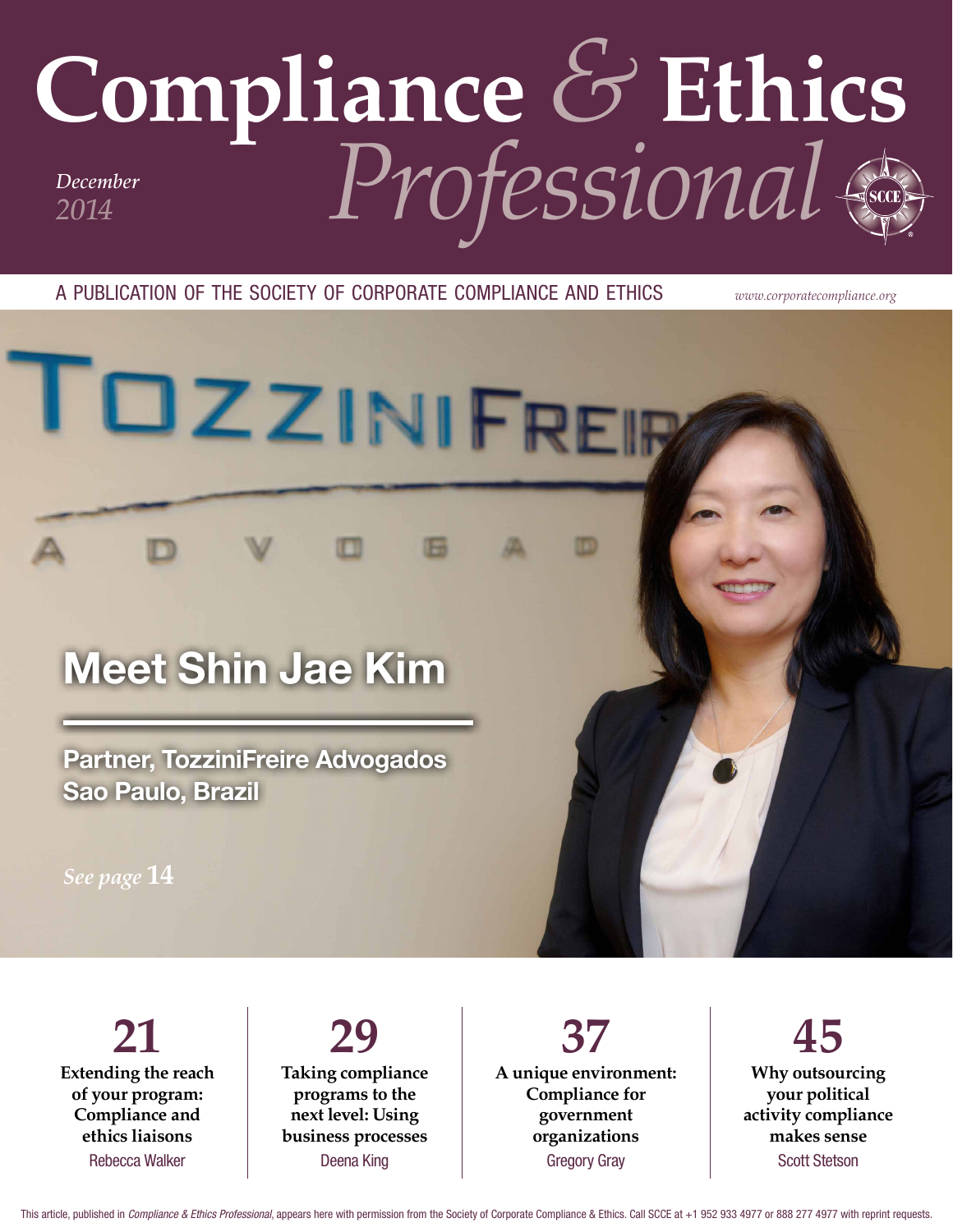by Rebecca Walker

## **Extending the reach of your program: Compliance and ethics liaisons**

- » Compliance and ethics liaisons have helped many organizations extend the reach of their C&E programs both geographically and deeper into the business.
- » Compliance and ethics liaisons help localize C&E programs.
- » To create an effective compliance and ethics liaison network, the liaisons must have adequate time, resources, independence, and the authority necessary to fulfill their liaison responsibilities.
- » Ideally, compliance and ethics liaisons will have readily-available access to both the head of the relevant business unit and the CECO.
- » Compliance and ethics liaisons should be given accountability for their performance of C&E responsibilities.

mbedding compliance and ethics (C&E)<br>programs "in the business" has always<br>been one of the bigger challenges<br>facing C&E programs and C&E professionals programs "in the business" has always been one of the bigger challenges facing C&E programs and C&E professionals. Although the Compliance profession has long debated the appropriate positioning



**Walker** 

of the chief ethics and compliance officer (CECO), regardless of to whom the CECO reports, the position is typically a corporate function, housed at headquarters. It is a perennial challenge to make compliance an everyday part of the business, in part in light of the central positioning of the function and the fact that the

function is typically very leanly staffed.

Some organizations have had success in extending the reach of their C&E programs through the use of C&E liaisons (CELs). CELs can also help localize C&E programs and can provide useful input to the C&E office regarding how the program is working "on

the ground." A survey by the Corporate Executive Board in late 2012 found that 54% of responding companies use CELs, so this is an increasingly common practice.1 However, for many of those organizations that have created CEL positions, there continues to be room for learning what works best in this area. And many organizations are still considering whether to implement a CEL network, and, if so, how to structure it.

empting to create of emfance a CEL<br>
it is important to ensure that CEL<br>
bilities are adequately articulated;<br>
s have adequate time, resources<br>
untability to perform their CEL<br>
bilities; and that the CEL structure<br>
ppropria In attempting to create or enhance a CEL network, it is important to ensure that CEL responsibilities are adequately articulated; that CELs have adequate time, resources and accountability to perform their CEL responsibilities; and that the CEL structure has the appropriate level of support from senior leadership, in particular of those functions that CELs are part of. As part of the ongoing conversation regarding important characteristics of CEL networks and how best to structure them, what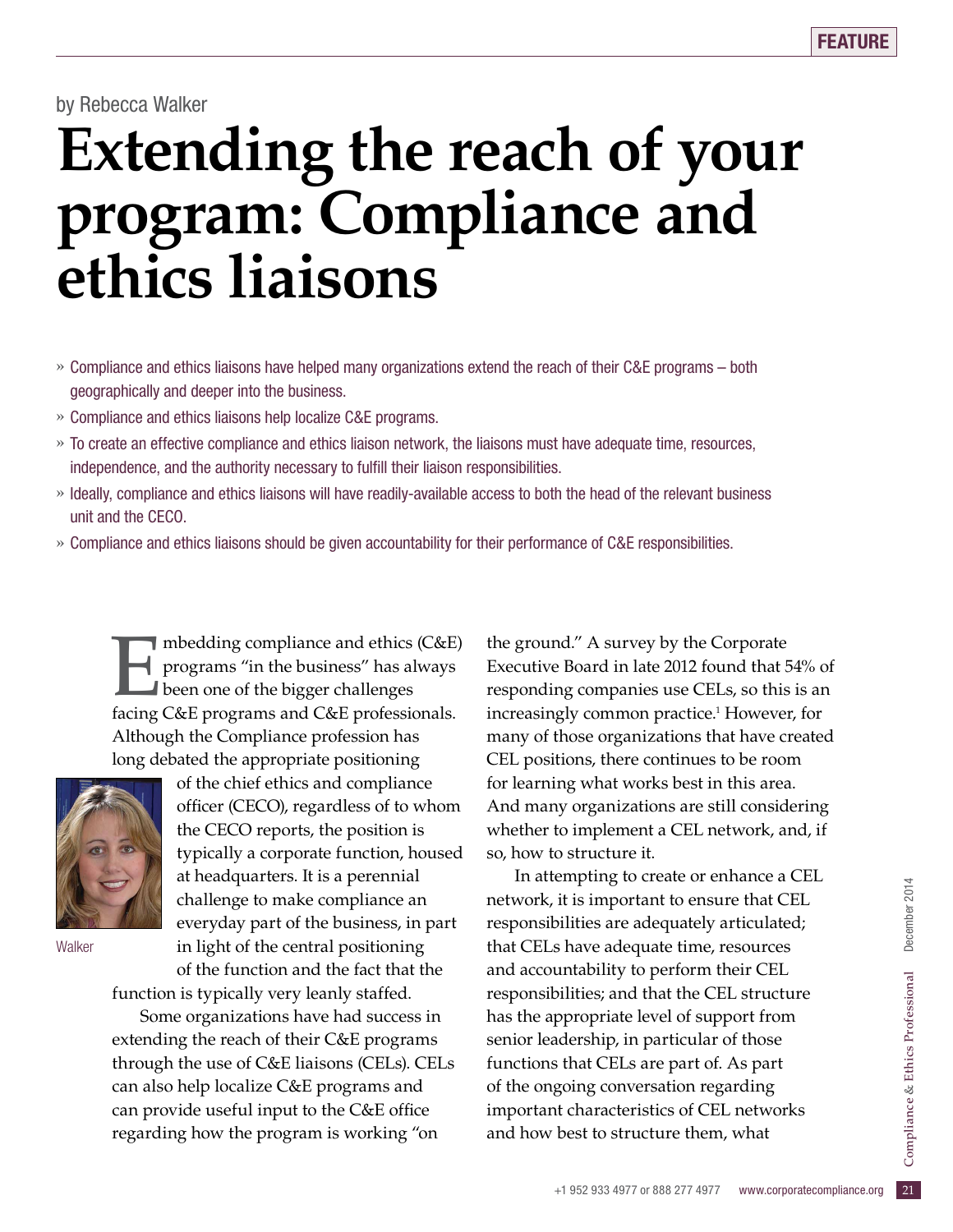follows is an exploration of various aspects, including: (1) common organizational structures; (2) who typically serves as CELs; (3) the amount of time CELs typically spend on C&E duties; (4) common CEL responsibilities; and (5) CEL training.

#### Organizational structure

Depending on the size and diversity of the particular organization, CEL networks may be organized by business unit, by geography,

or by business unit and geography. CEL networks are often structured along the same lines as other functions at an organization, such as the Legal and HR functions. This is logical both because it can help align CEL networks with company structure and culture, and

Depending on the size and diversity of the particular organization, CEL networks may be organized by business unit, by geography, or by business unit and geography.

because CELs are often drafted from these other functions.

With respect to geographical organization, CELs may be appointed for each country of operation or for geographic regions (e.g., Asia, Middle East/Africa, Western Europe, Eastern Europe), typically corresponding to the way in which the organization is geographically organized for business purposes. Because one of the primary purposes of a CEL network is to create "local" representation for the C&E program, CELs are typically physically located in the region or country that they serve.

#### Who serves as CELs?

other compliance-related functions, such as<br>
Legal, HR, Internal Audit, or Finance. Such<br>  $\frac{5}{22}$  www.corporatecompliance.org +1 952 933 4977 or 888 277 4977 Because C&E is often a very leanly-staffed function, CELs are often also members of Legal, HR, Internal Audit, or Finance. Such

positions are natural candidates for CELs, because their existing job responsibilities typically include CEL-type duties, such as training, audits, and conducting investigations. However, some organizations appoint CELs from operations. When organizations appoint CELs from operations or the business, they tend to be high-potential employees who are appointed as CELs for a fixed (e.g., two-year) term in order to allow the individual to "rotate" through a C&E position.

> This can be a helpful way to create greater C&E traction in the business more generally.

Several considerations are important to determining who at an organization should serve as CELs. First, CELs obviously need to have an adequate amount

of time and resources to satisfy their CEL responsibilities. If members of the business simply would not have the ability to spend time focusing on CEL responsibilities, it likely makes sense to look elsewhere to fill these positions. Second, CELs need an appropriate level of independence and authority to be able to perform their job responsibilities. For example, if CELs will be responsible for conducting investigations, they need to have access to documents and witnesses without intervention, and to make determinations free of any inappropriate influences. The same requirements hold for conducting C&E audits and assessments.

Another important factor in determining the identity of CELs is the position of the potential CEL within the business unit that he/she will serve. Just as the appropriate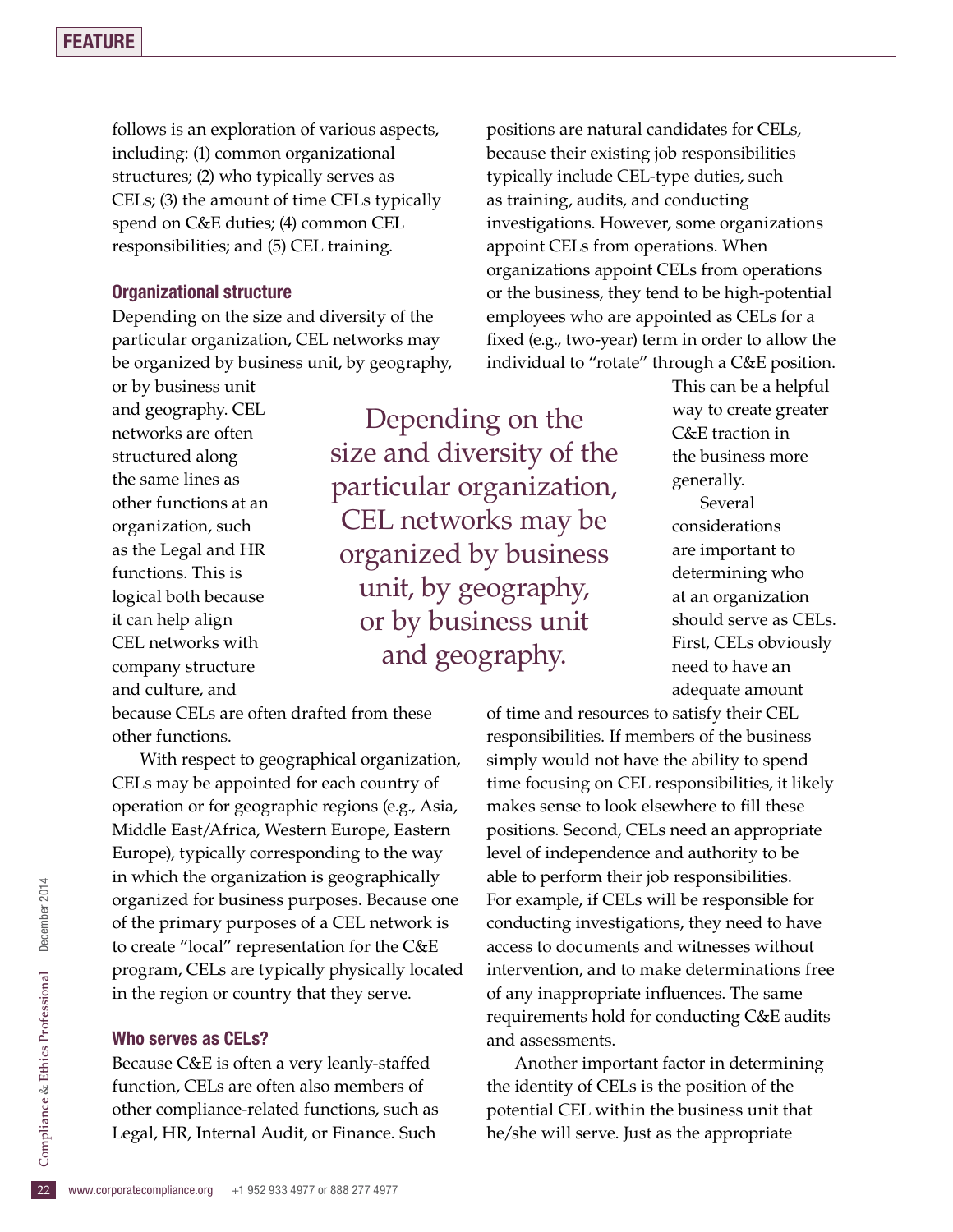positioning of the CECO is critically important to the ability of that position to function effectively, a CEL needs to be positioned appropriately in order to be effective. Ideally, the CEL will have readilyavailable access to both the head of the business unit that he/she serves and to the CECO.

#### **Full- or part-time**

CELs typically serve in their C&E roles on a part-time basis. In a benchmarking survey of a dozen organizations with CEL networks (conducted by Kaplan & Walker LLP last year), the majority of participating organizations reported that part-time CELs spend between 15%

For most organizations, CELs report directly to their functions (e.g., Legal, HR) or the business, with a dotted-line reporting relationship to the C&E office.

#### C&E influence

For most organizations, CELs report directly to their functions (e.g., Legal, HR) or the business, with a dotted-line reporting relationship to the C&E office. For some organizations, this means that the C&E office has no input into a CEL's performance evaluation. Because CEL responsibilities are often a second job, when the CEL's responsibilities do not configure in a CEL's performance evaluations, there is

> an obvious negative impact on effectiveness. Many organizations have long experienced this same phenomenon when using non-C&E functions to perform C&E investigations. When C&E is not able to provide feedback regarding the performance of investigations, it can result in the

investigations' not being given priority in time or quality.

of accountability for CELs with respect to their<br>performance of C&E responsibilities.<br> $+1$  952 933 4977 or 888 277 4977 www.corporatecompliance.org 23 However, at some organizations, the CECO or the enterprise-wide C&E committee does provide input into the CELs' performance evaluations, and at other organizations, the local C&E officer (as opposed to the enterprisewide CECO) or local C&E committee provides input. At one organization that participated in Kaplan & Walker's benchmarking survey, the local C&E committees (of which the CELs are the members) have a dotted line to the enterprise-wide C&E Committee, and are required to produce the minutes of their meetings to that committee, but the CELs do not have any individual reporting obligations to the C&E Office. However it is achieved, it is important to create some level performance of C&E responsibilities.

and 20% of their time on CEL responsibilities, although some organizations reported that part-time CELs spend as much as 60% of their time on compliance. In addition, depending on the size and level of complexity of the particular business, some organizations have some full-time CELs, instead of or in addition to part-time CELs.

In the Kaplan & Walker benchmarking study, one of the factors that respondents denoted as most challenging in implementing an effective CEL network is ensuring that CELs have the time necessary to perform their CEL responsibilities. Obviously, the amount of time required of CELs will vary with their responsibilities, but, because this is often a "second job" for CELs, it is critically important that organizations proactively ensure that CELs have the time necessary to satisfy their CEL responsibilities.